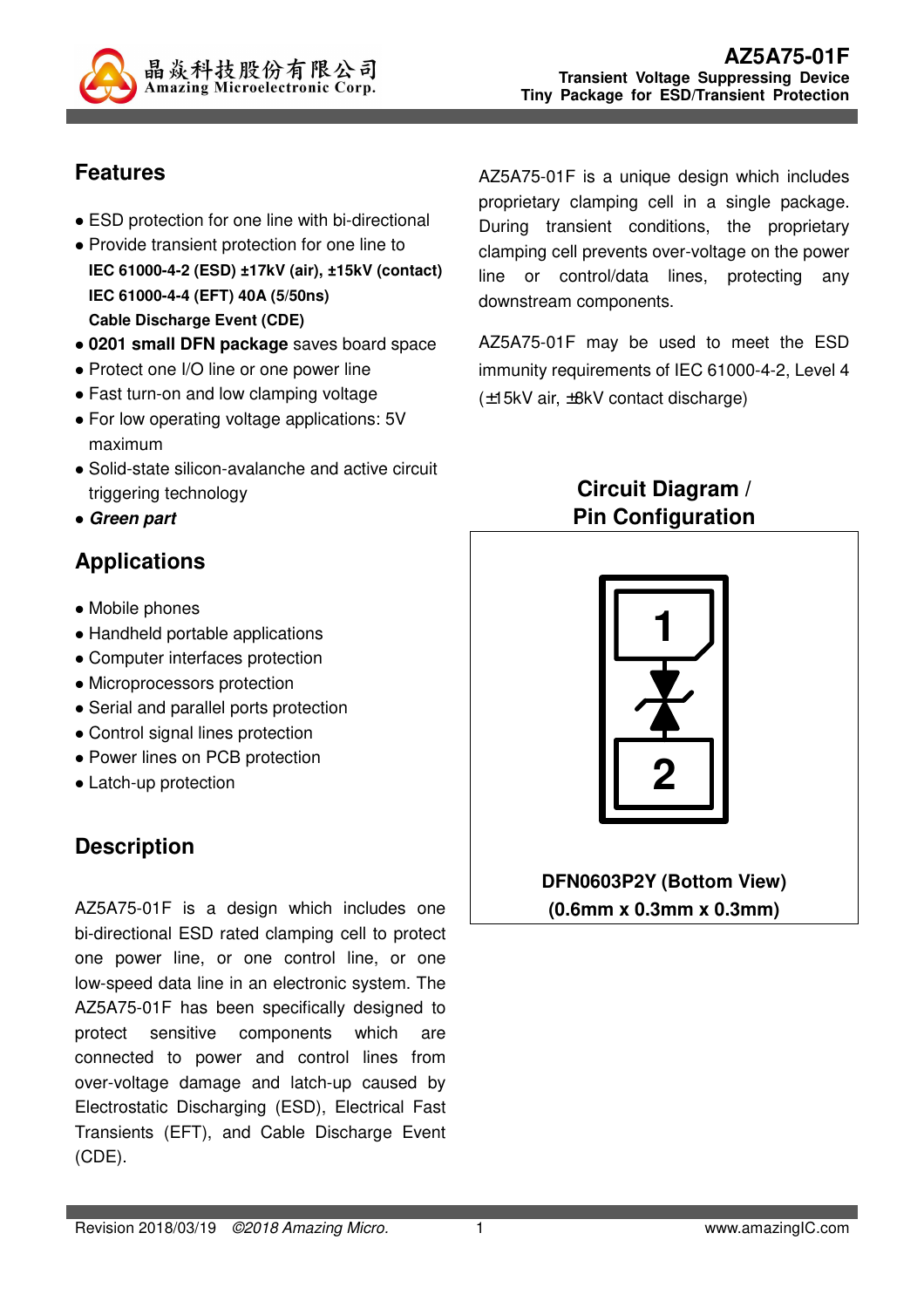

## **SPECIFICATIONS**

| <b>ABSOLUTE MAXIMUM RATINGS</b> ( $T_{A}$ = 25 $^{\circ}$ C, unless otherwise specified) |                     |                 |             |  |
|------------------------------------------------------------------------------------------|---------------------|-----------------|-------------|--|
| <b>PARAMETER</b>                                                                         | <b>SYMBOL</b>       | <b>RATING</b>   | <b>UNIT</b> |  |
| <b>Operating Supply Voltage</b>                                                          | $V_{DC}$            | ±5.5            |             |  |
| ESD per IEC 61000-4-2 (Air)                                                              | $V_{ESD-1}$         | ±17             | kV          |  |
| ESD per IEC 61000-4-2 (Contact)                                                          | $V_{ESD-2}$         | ±15             |             |  |
| <b>Lead Soldering Temperature</b>                                                        | ${\sf T}_{\sf SOL}$ | 260 (10 sec.)   | $^{\circ}C$ |  |
| <b>Operating Temperature</b>                                                             | $T_{OP}$            | $-55$ to $+85$  | °C          |  |
| Storage Temperature                                                                      | ${\sf T}_{\sf STO}$ | $-55$ to $+150$ | $^{\circ}C$ |  |

| <b>ELECTRICAL CHARACTERISTICS</b>               |                          |                                                                  |            |                 |                |             |
|-------------------------------------------------|--------------------------|------------------------------------------------------------------|------------|-----------------|----------------|-------------|
| <b>PARAMETER</b>                                | <b>SYMBOL</b>            | <b>CONDITION</b>                                                 | <b>MIN</b> | <b>TYP</b>      | <b>MAX</b>     | <b>UNIT</b> |
| Reverse Stand-Off<br>Voltage                    | <b>V</b> <sub>RWM</sub>  | $T=25$ °C.                                                       | $-5$       |                 | 5              | v           |
| Reverse Leakage<br>Current                      | $I_{\text{Leak}}$        | $V_{BWM} = \pm 5V$ , T=25 °C.                                    |            |                 | 100            | nA          |
| Reverse Breakdown<br>Voltage                    | $\mathsf{V}_\mathsf{BV}$ | $I_{\text{BV}} = 1 \text{mA}$ , T=25 °C.                         | 5.6        |                 | 9              | $\vee$      |
| <b>ESD Clamping</b><br>Voltage (Note 1)         | $V_{CL-ESD}$             | IEC 61000-4-2 +8kV ( $I_{TLP}$ = 16A),<br>Contact mode, T=25 °C. |            | 12 <sup>2</sup> |                | v           |
| <b>ESD Dynamic</b><br><b>Turn-on Resistance</b> | $R_{\text{dynamic}}$     | IEC 61000-4-2, 0~+8kV, T=25 °C,<br>Contact mode.                 |            | 0.25            |                | $\Omega$    |
| Channel Input<br>Capacitance                    | $C_{\text{IN}}$          | $V_B = 0V$ , f = 1MHz, T=25 °C.                                  |            | 5.5             | $\overline{7}$ | pF          |

Note 1: ESD Clamping Voltage was measured by Transmission Line Pulsing (TLP) System.

TLP conditions:  $Z_0 = 50\Omega$ ,  $t_0 = 100$ ns,  $t_r = 1$ ns.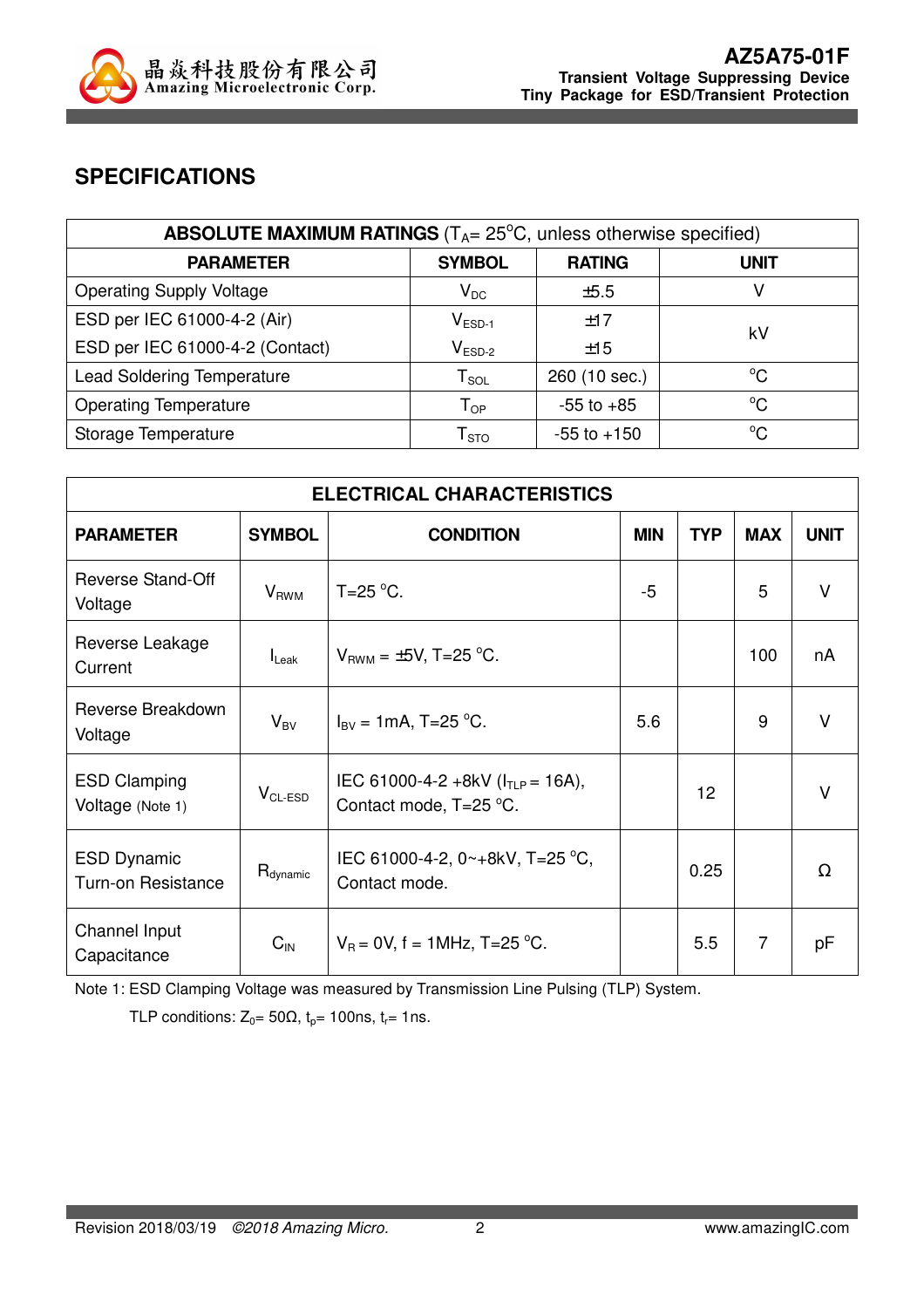

# **Typical Characteristics**

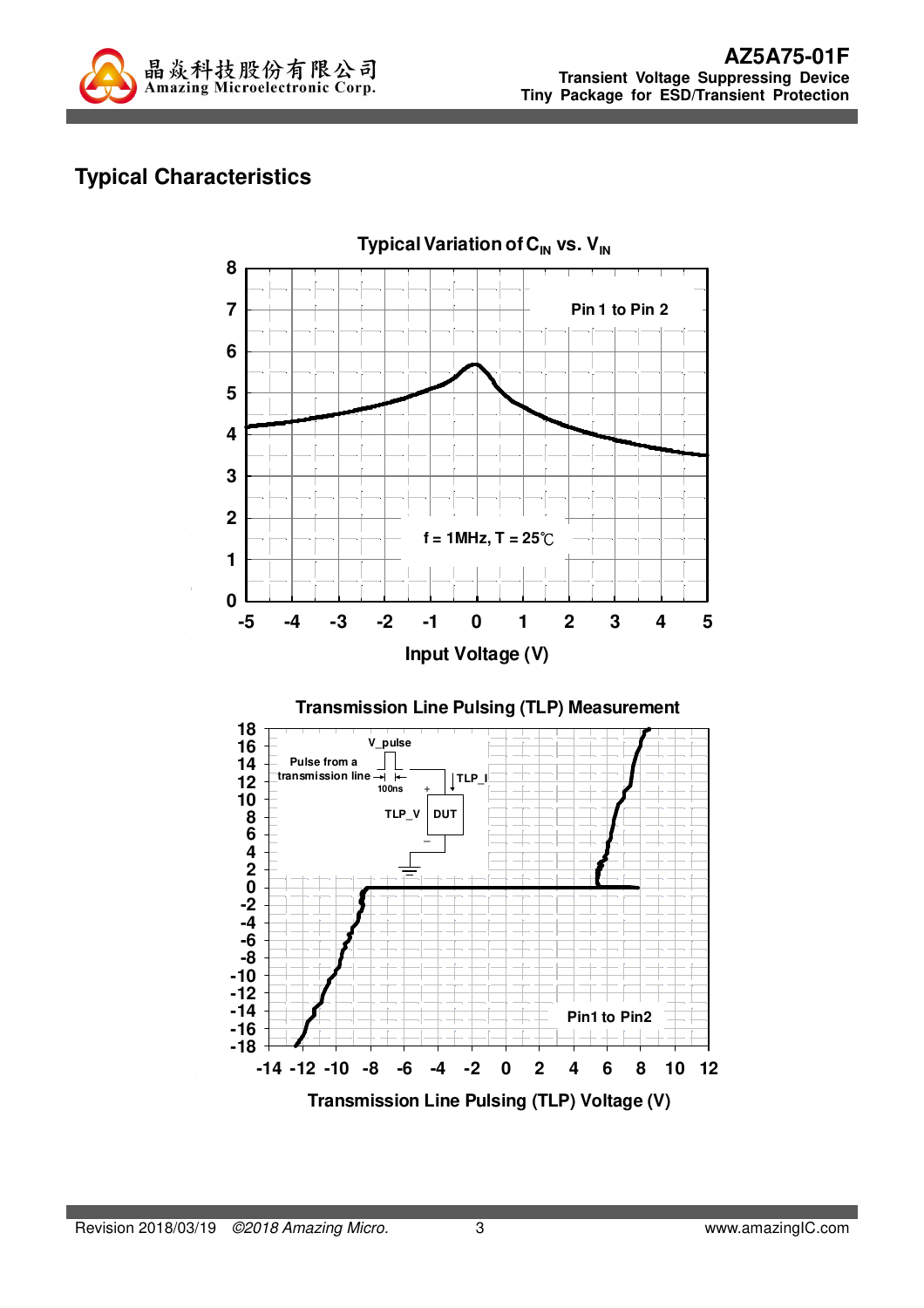

## **Application Information**

The AZ5A75-01F is designed to protect one line against system ESD/EFT/Cable Discharge pulses by clamping it to an acceptable reference. It provides bi-directional protection.

The usage of the AZ5A75-01F is shown in Fig. 1. Protected line, such as data line, control line, or power line, is connected at pin 1. The pin 2 is connected to a ground plane on the board. In order to minimize parasitic inductance in the board traces, all path lengths connected to the pins of AZ5A75-01F should be kept as short as possible.

In order to obtain enough suppression of ESD induced transient, a good circuit board is critical. Thus, the following guidelines are recommended:

- Minimize the path length between the protected lines and the AZ5A75-01F.
- Place the AZ5A75-01F near the input terminals or connectors to restrict transient coupling.
- The ESD current return path to ground should be kept as short as possible.
- Use ground planes whenever possible.
- NEVER route critical signals near board edges and near the lines which the ESD transient easily injects to.



**Fig. 1**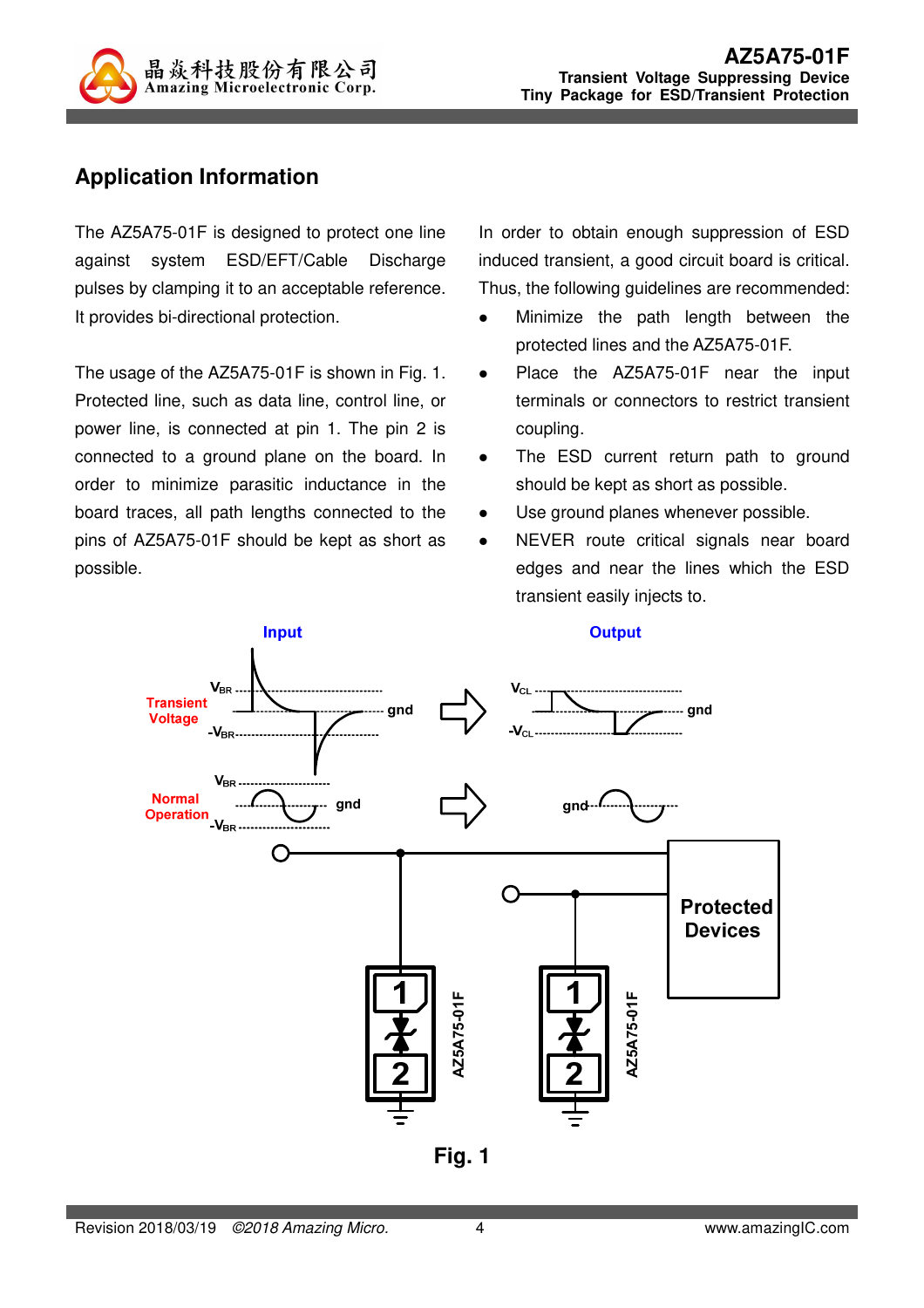

Fig. 2 shows another simplified example of using AZ5A75-01F to protect the control line,

low-speed data line, and power line from ESD transient stress.



**Fig. 2**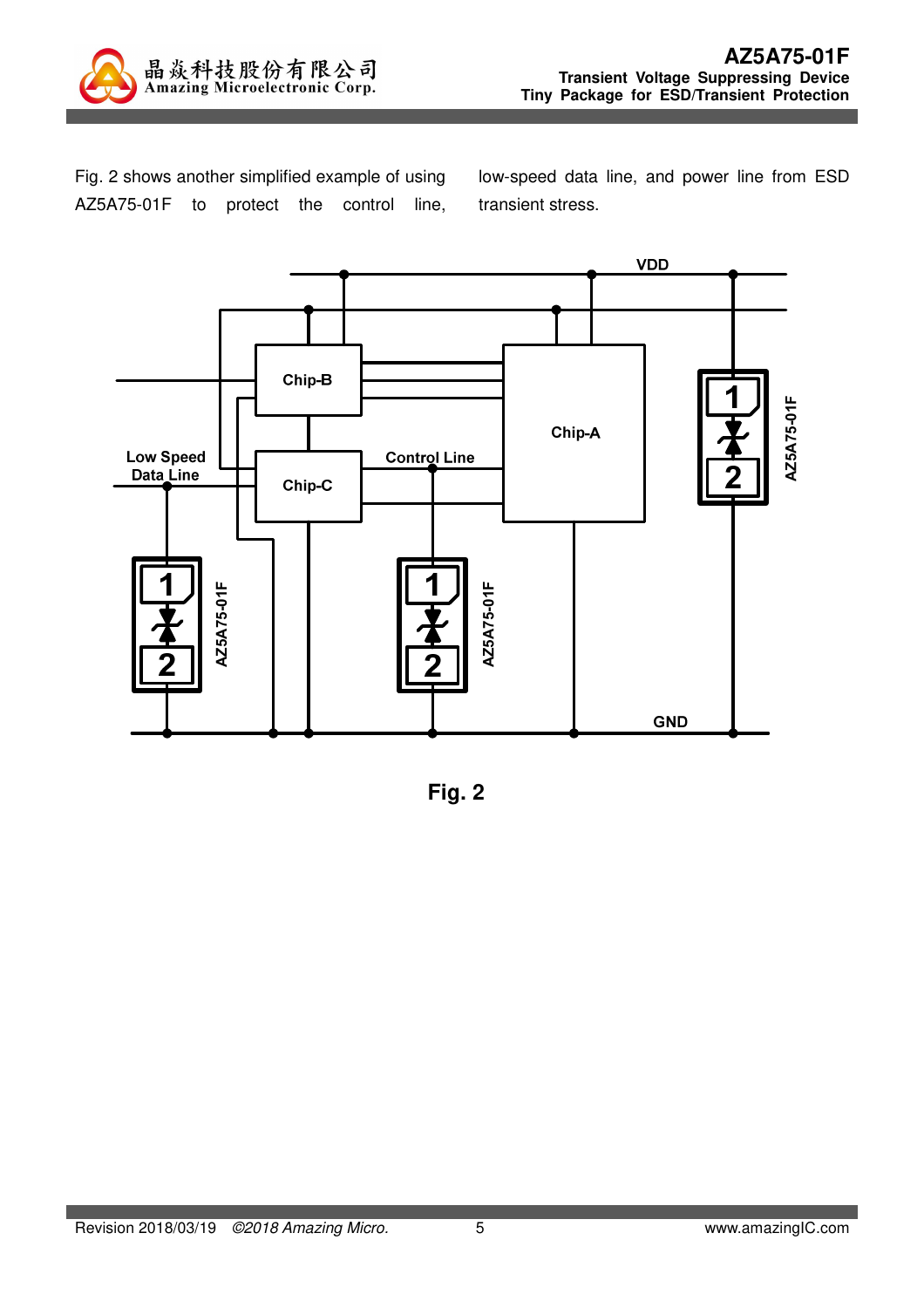

### **Mechanical Details**



| <b>SYMBOL</b>  | <b>Millimeters</b> |      |      |  |
|----------------|--------------------|------|------|--|
|                | MIN.               | NOM. | MAX. |  |
| D              | 0.55               | 0.60 | 0.65 |  |
| Е              | 0.25               | 0.30 | 0.35 |  |
| A              | 0.28               | 0.30 | 0.32 |  |
| A <sub>1</sub> | 0.00               | 0.02 | 0.05 |  |
| D1             | 0.13               | 0.18 | 0.23 |  |
| D <sub>2</sub> | 0.14               | 0.19 | 0.24 |  |
| E1/E2          | 0.20               | 0.25 | 0.30 |  |
| F              |                    | 0.35 |      |  |

#### **LAND LAYOUT**



#### **(Unit: mm)**

Notes:

This LAND LAYOUT is for reference purposes only. Please consult your manufacturing partners to ensure your company's PCB design guidelines are met.

# **MARKING CODE**



K = Device Code

| <b>Part Number</b>             | <b>Marking Code</b> |
|--------------------------------|---------------------|
| AZ5A75-01F.R7G<br>(Green Part) |                     |

Note. Green means Pb-free, RoHS, and Halogen free compliant.